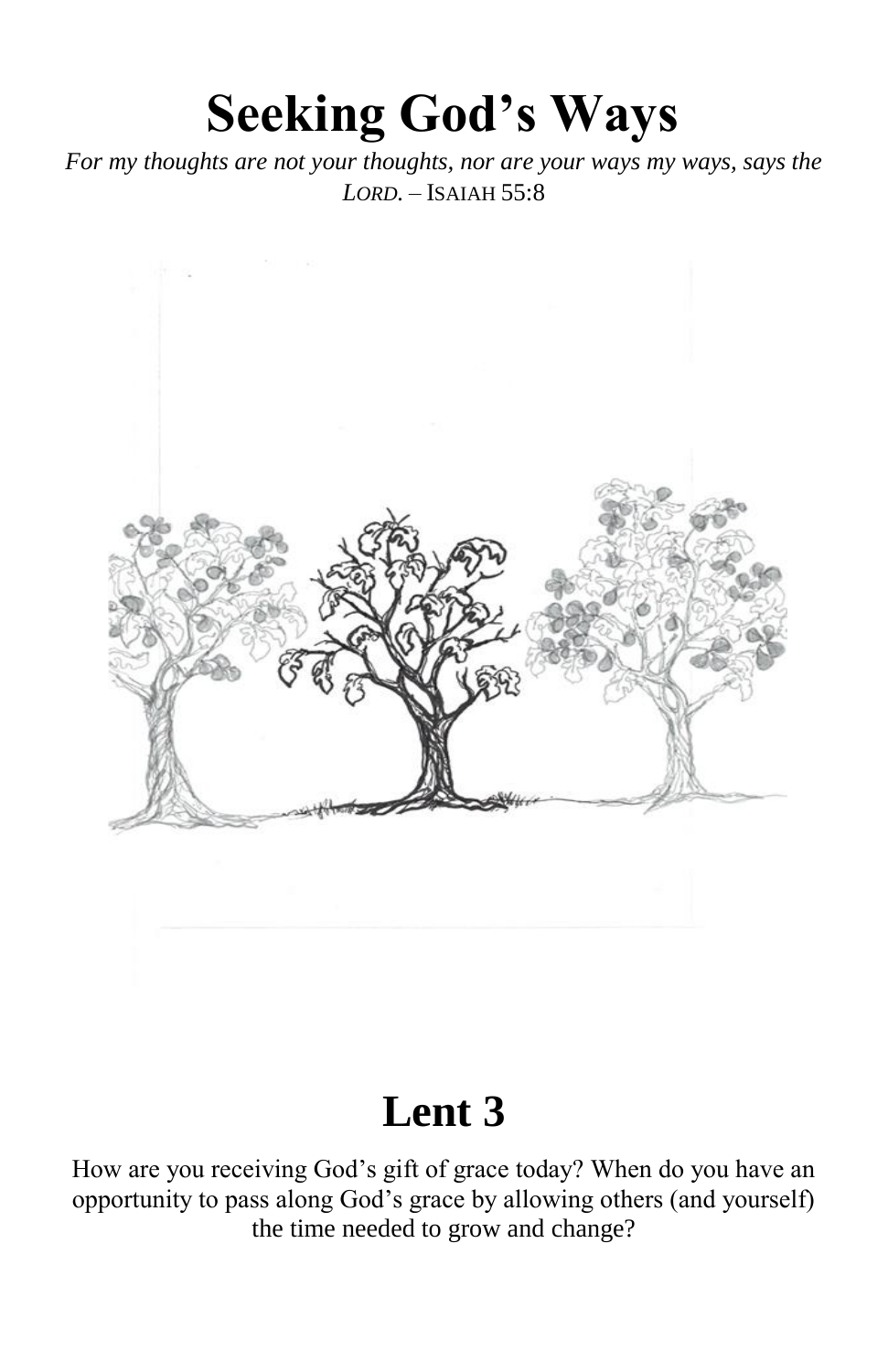# **From Earning to Receiving**

March 20, 2022

Prelude John Zehr

Welcome and Call to Worship Sheldon Swartz

Songs Bob Brenneman

*My Hope Is Built* VT 621 *I* Sought the Lord VT 161

Lighting the Peace Lamp\*

Responsive Reading

Prayer of Confession & Words of Assurance

Offering *Please pass the friendship pads* (Gifts are for Operating Fund unless designated otherwise)

| God's work among us "Listening Tour" | Cindy Voth                                     |            |  |  |
|--------------------------------------|------------------------------------------------|------------|--|--|
| Song                                 | Let the Hungry Come to Me                      | VT 459     |  |  |
| Children's time                      | Mark & Krista Daniels and Revy                 |            |  |  |
| Scripture                            | Isaiah 55:1-2, 6-9; Luke 13:1-9                |            |  |  |
| Sermon                               | "From Earning to Receiving" Deron Bergstresser |            |  |  |
| Song of response                     | O Healing River                                | VT 706     |  |  |
| Congregational prayer                |                                                | Katie Misz |  |  |
| <b>Benediction</b>                   |                                                |            |  |  |
| Sending song                         | Precious Lord, Take My Hand                    | VT 610     |  |  |

VT = Voices Together; SJ = *Sing the Journey; SS = Sing the Story* 

\*We light the peace lamp every Sunday to lament all unnecessary and violent loss of life around the world.

*Thank you to Loanne Harms for creating the visuals at the front of the sanctuary for this season of Lent.*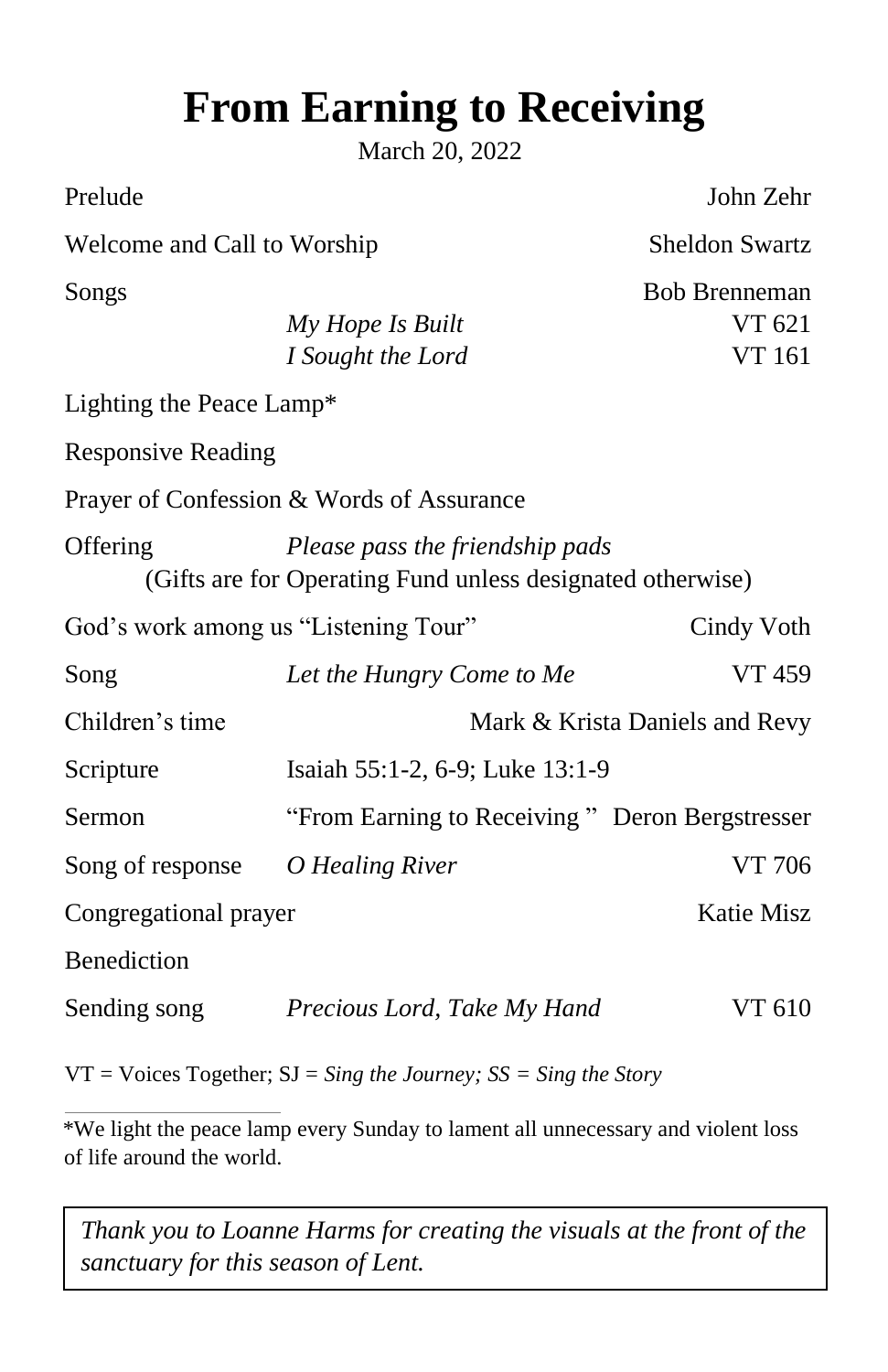# **Prayers for Brothers and Sisters**

*Deanna Beth and Michael Chupp* as Deanna Beth has a mastectomy on Wednesday as part of treatment for breast cancer.

Mennonite Mission Network requests prayer for *Austin Roberts*, working with Youth With a Mission (YWAM) in Northern Ireland, as he juggles teaching locally and internationally with pursuing a doctorate from Fuller Theological Seminary in California.

For *Darrel and Karen Sommers* as Karen prepares to have hip surgery on Wednesday, March 23, and Darrel moves to the Gables at Greencroft on Monday.

This week we remember in prayer young adult *Nathan Oostland* who is a sophomore at Eastern Mennonite University.

For *Grand Marais* congregation in Michigan, that Christ's light will consistently shine in and through them.

For the *family and friends of Evette Yoder* who died in a tragic auto accident in Indianapolis this week. Evette and her husband, Stuart Kurtz, were part of the young adult Sunday school class led by Beth and JD Smucker when they were students at Goshen College.

### **Welcome Guests**

We are glad to have you join us in worship today. If you have young children, there are sermon boards for children outside the sanctuary doors; please pick one up as you enter. Large print copies of the hymnal and hearing aid systems are available from the ushers.

#### **Waterford Mennonite Church**

65975 State Road 15, Goshen, IN 46526 Phone 574.533.5642 E-mail: [office@waterfordchurch.org](mailto:office@waterfordchurch.org) Website: [www.waterfordchurch.org](http://www.waterfordchurch.org/)